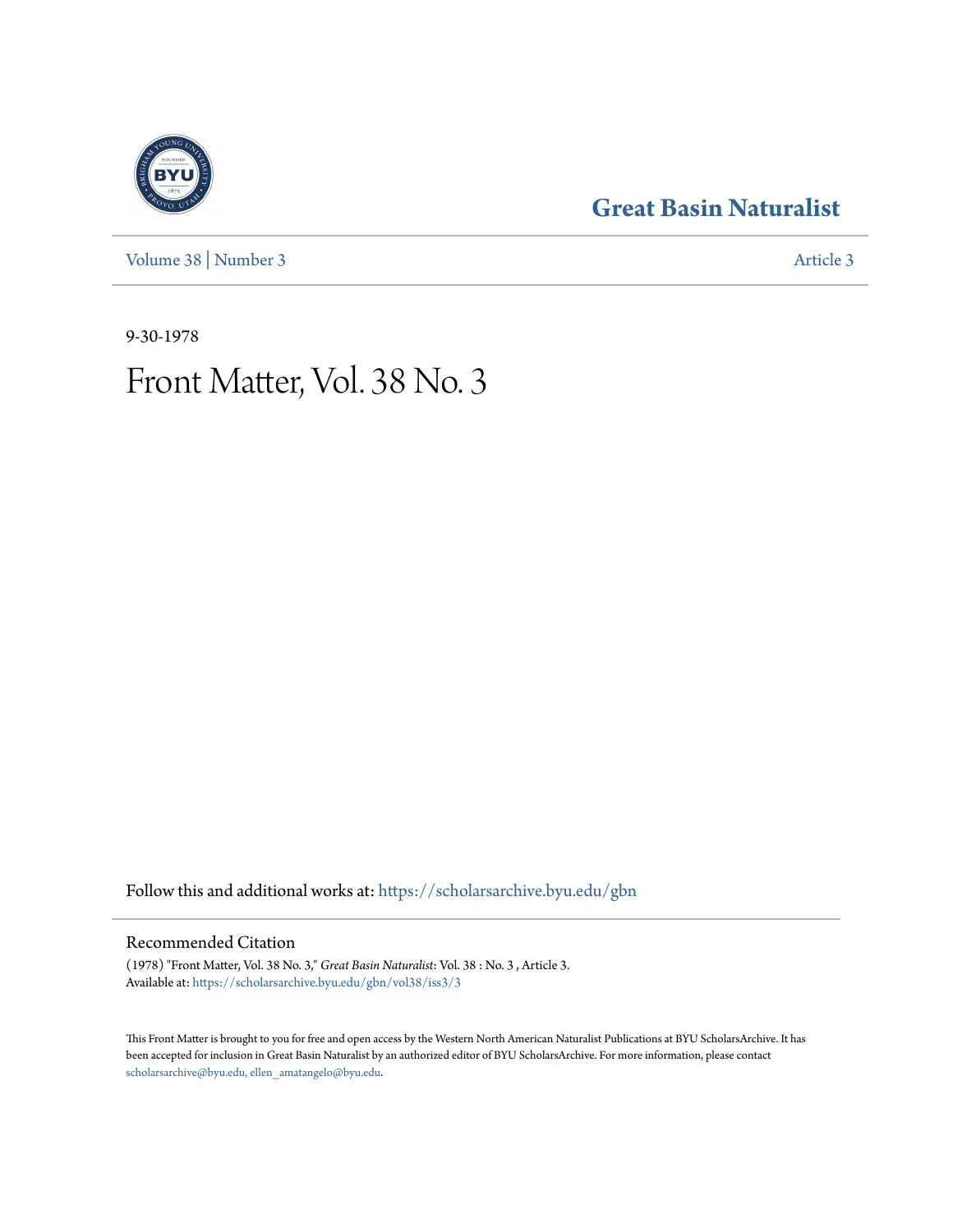**THE GREAT BASIN NATURALIST**<br>Volume 38 No. 3



MUL COMP, ZOOL

**JAN 1 9 1979** 

ARVARD<br>J. KIVERSITY